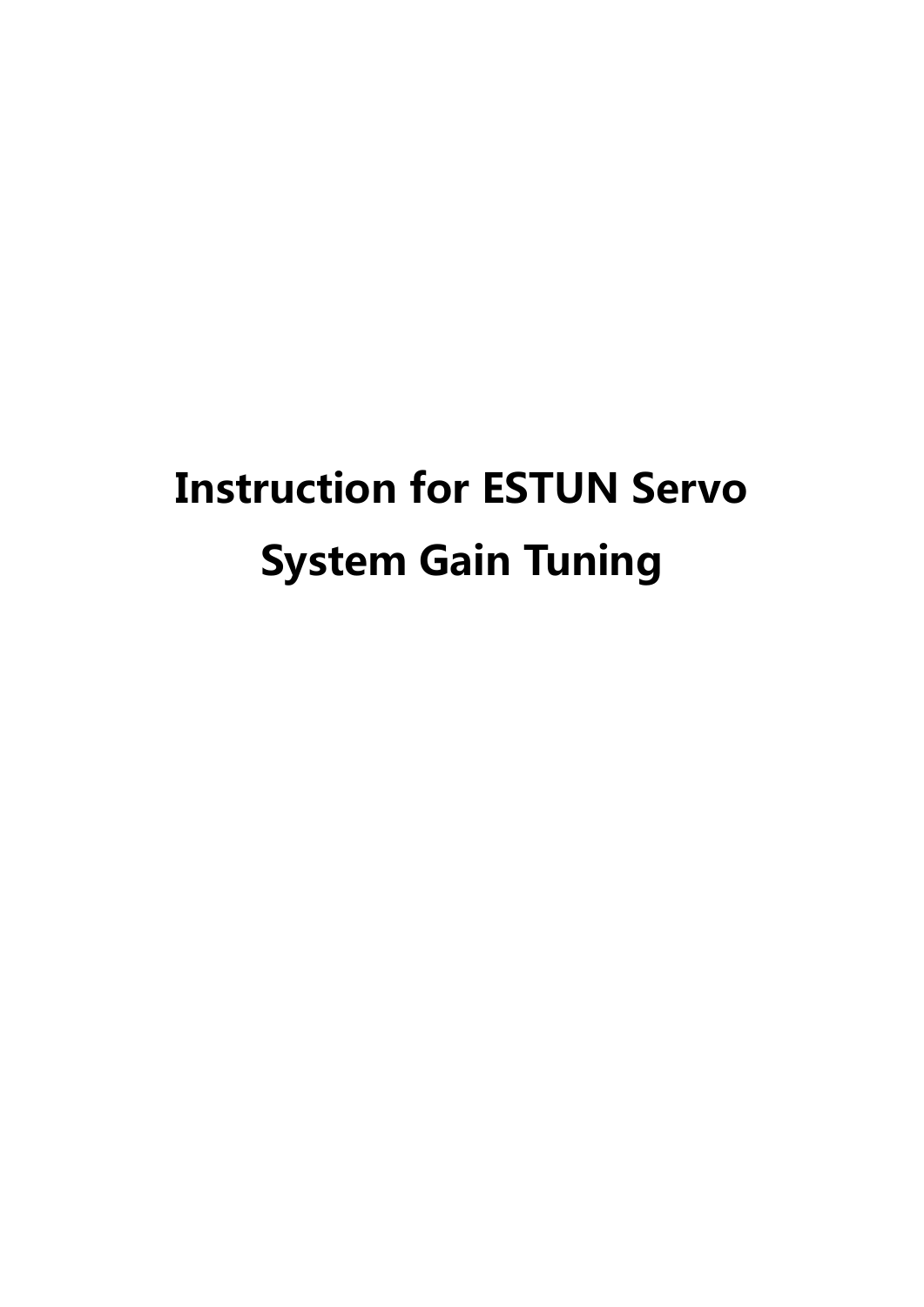# **Contents**

- 1. What is the ideal gain tuning
- 2. The structure of ESTUN servo's three control loops
- 3. Introduction of current loop, speed loop and position loop
- 4. Introduction of the typical transmission mechanism and parameter setting
- 5. The basic procedure for gain tuning
- 6. How to use ESVIEW to make the job more efficient
- 7. Parameter setting values for some typical machines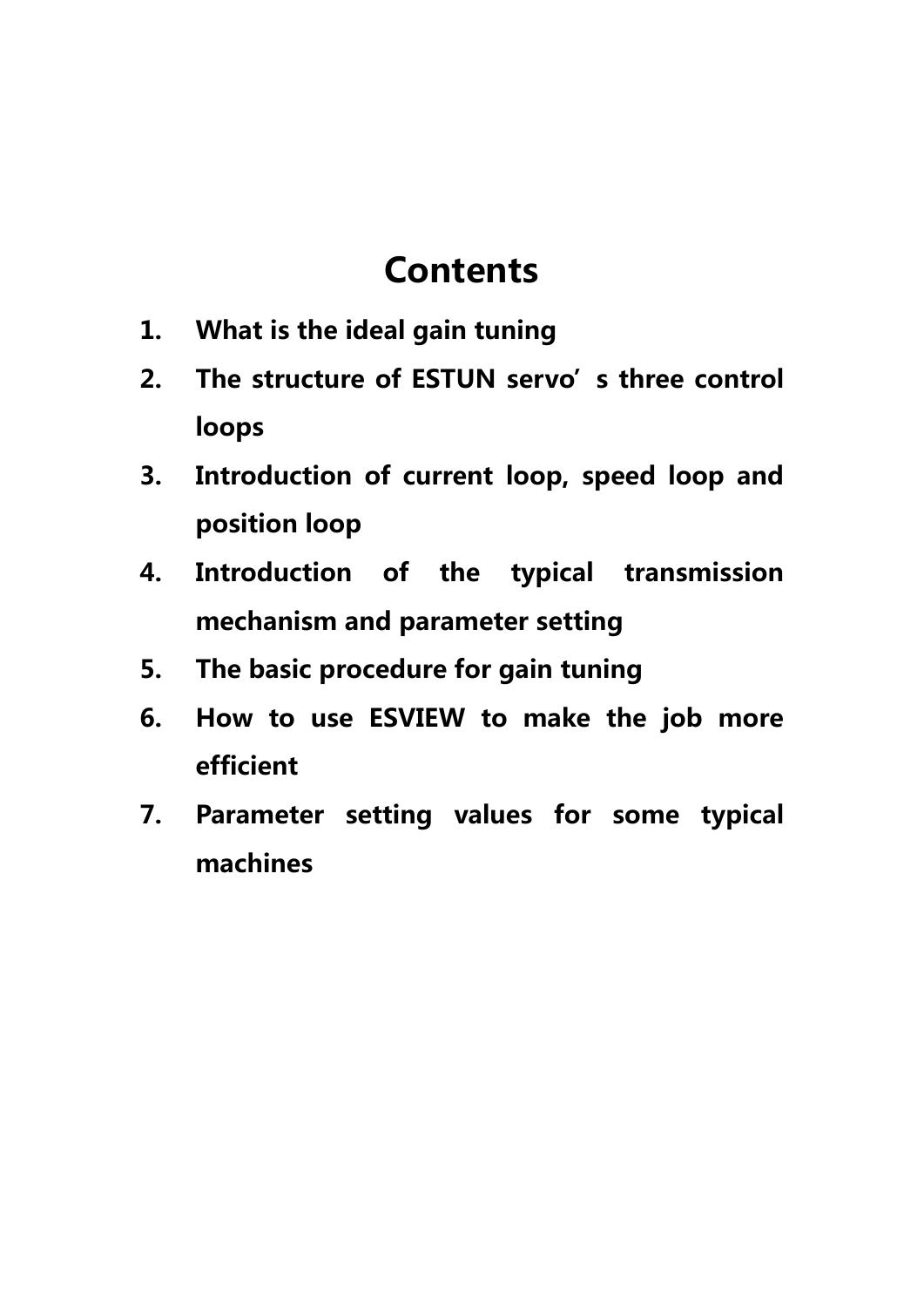# 1. What is the ideal gain tuning

a. Stability, No oscillation and continuous oscillation



b. Accuracy, Target value is the same as actual output value



c. Correspondence, Quick response and No overshooting

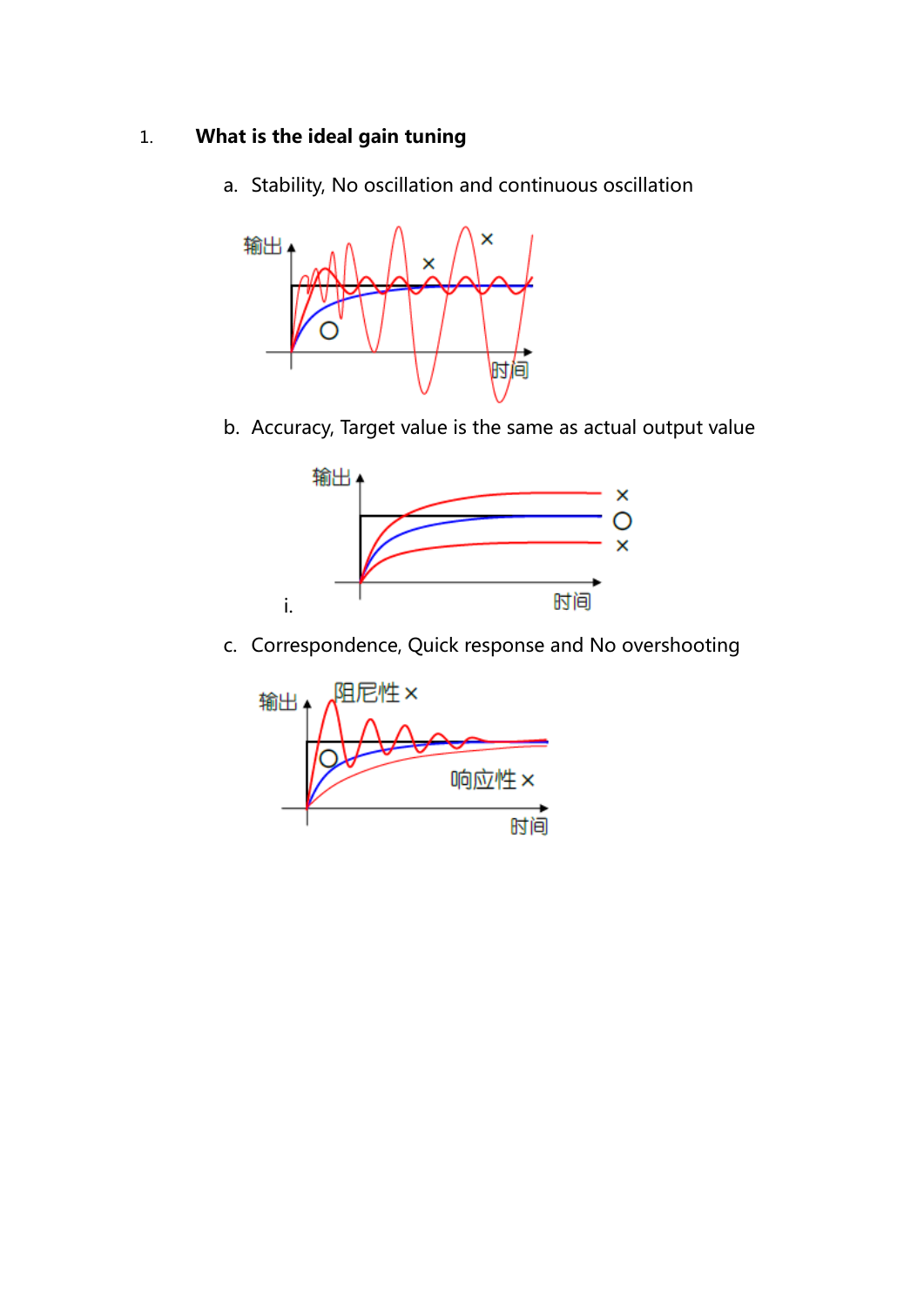# 2. The structure for ESTUN servo control loops



A block diagram for position control is shown as below.

# Speed control loop gain (Pn102):

Speed loop gain is mainly used to decide the responsiveness of speed loop. Under the precondition of no vibration of mechanical system, the bigger the value of this parameter is, the higher the responsiveness is. If the setting value of the load inertia ratio is correct, speed loop gain can reach designed value range. It consequently ensures the high responsiveness of speed loop.

Increase the ratio of speed loop gain can enhance the robustness of servo system. However, in real application, the value of speed loop gain cannot be too large. Otherwise, it will cause the whole servo system to vibrate.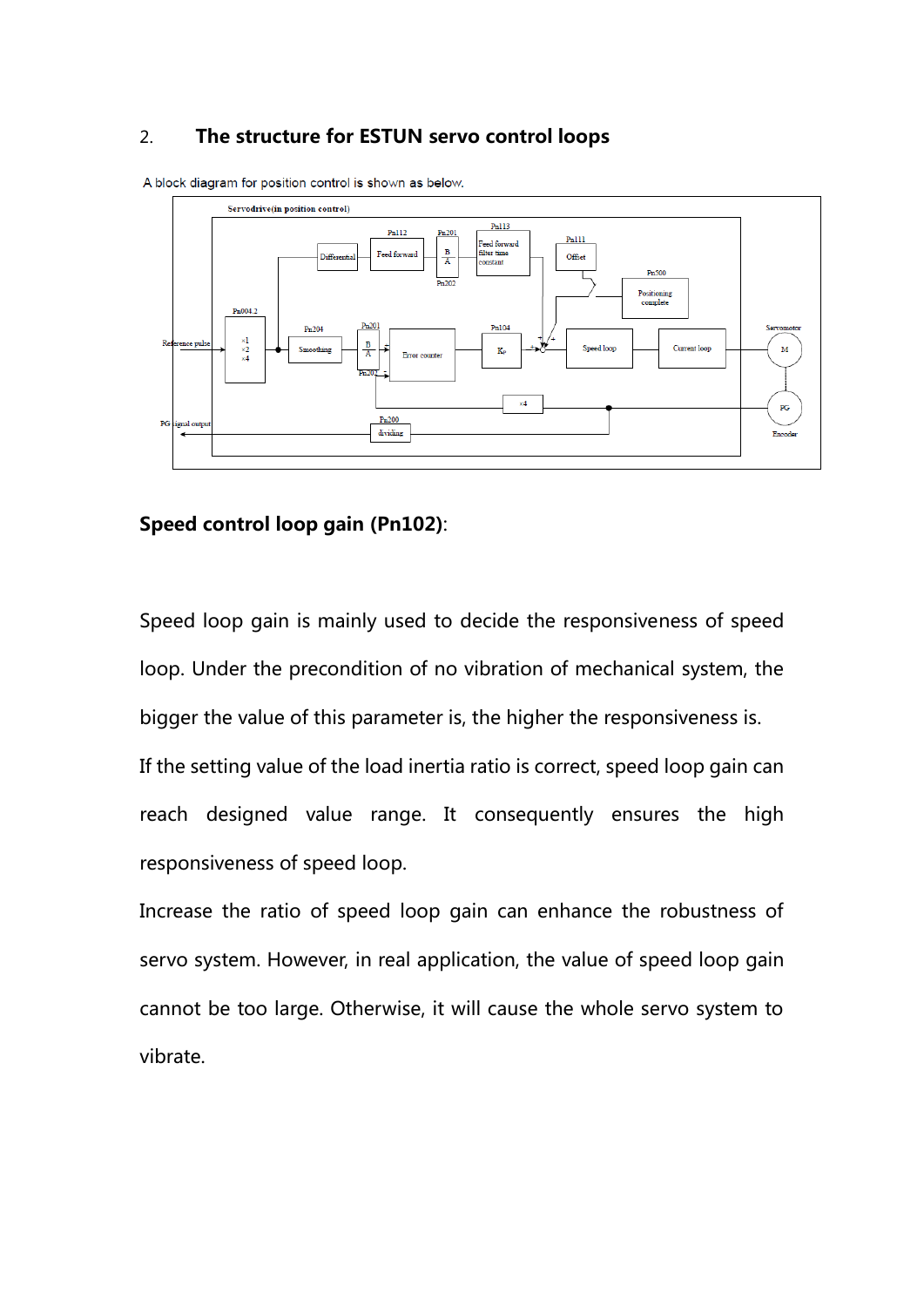### Speed loop integration time constant (Pn103):

Parameter Pn103 (Speed loop integration time constant) can reduce the ripple of motor speed. However, it will also reduce the responsiveness of the servo system. Therefore, when increase the time constant, the drive's reaction time will be slowed and it needs more time for positioning.

When the load inertia is high or mechanical system is likely to vibrate, it is a must to increase speed loop integration time constant.

# Position control loop gain (Pn104):

Position loop gain is one of the fundamental index of AC servo system and has close relation to Servo motor & mechanical load. Generally speaking, higher position loop gain will cause:

- 1. Higher responsiveness of motor speed
- 2. Smaller position tracing error
- 3. Shorter positioning time

However, it requires higher relevant mechanical system robustness and natural frequency.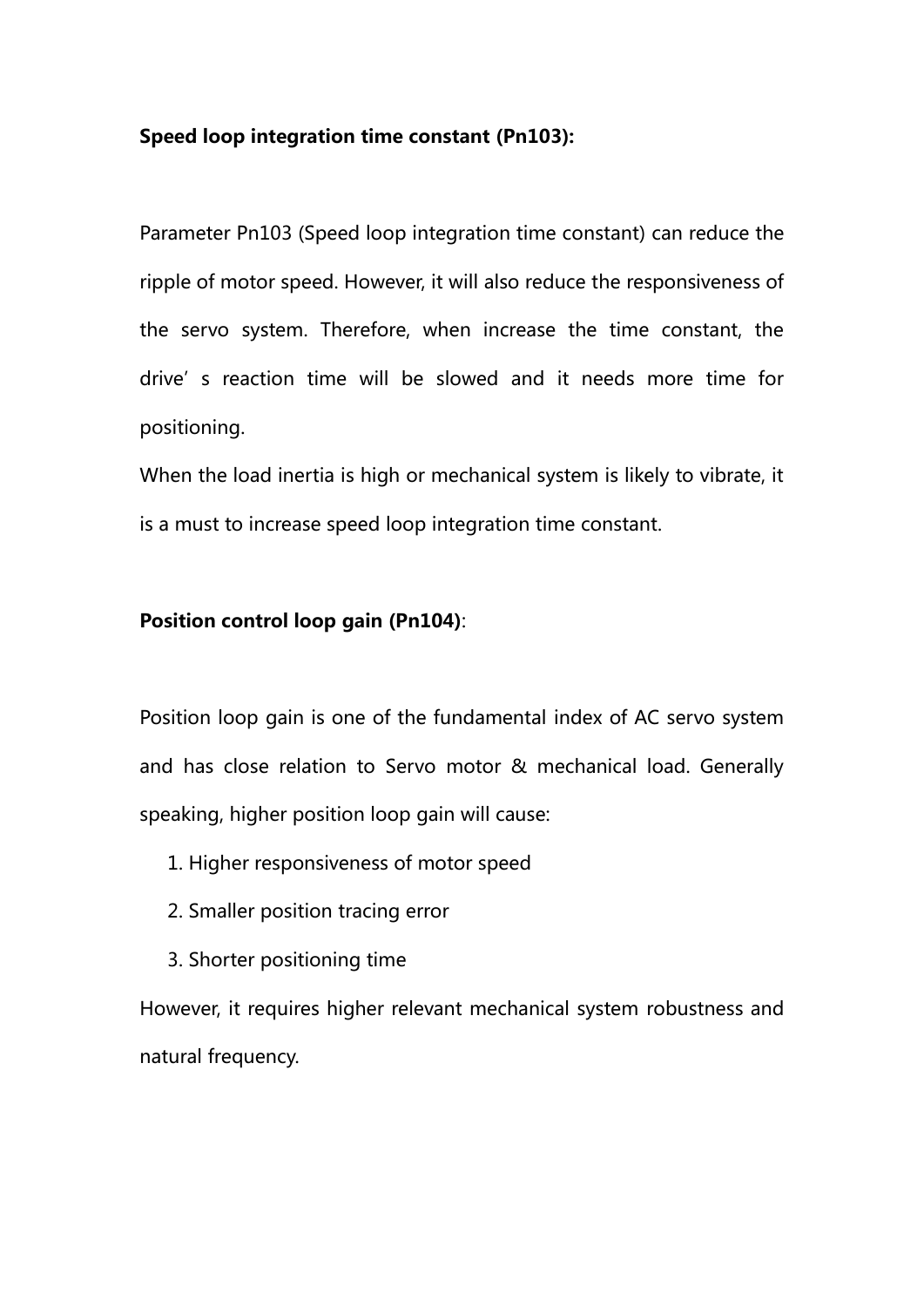### 3. The adjusting principle between three control loops

Servo driver has three feedback loops which are Position loop, speed loop and current loop. Current loop has the highest responsiveness. Meanwhile, speed loop must have a higher responsiveness than position loop.

If we do not abide by this principle, the motor will be caused to vibration or undesired reaction. While designing the servo drive, Estun has ensured the highest responsiveness of current loop. Therefore, users only need to adjust the gain of position and speed loop.

Generally speaking, the responsiveness of position loop cannot be faster than speed loop. Hence, it is strongly recommended to increase the gain of speed loop first.

When you want to tune the servo gain parameters, in case you only increase the gain of position loop, the motor is likely caused to vibrate. This will cause the increase of speed adjusting time and positioning time rather than desired decrease.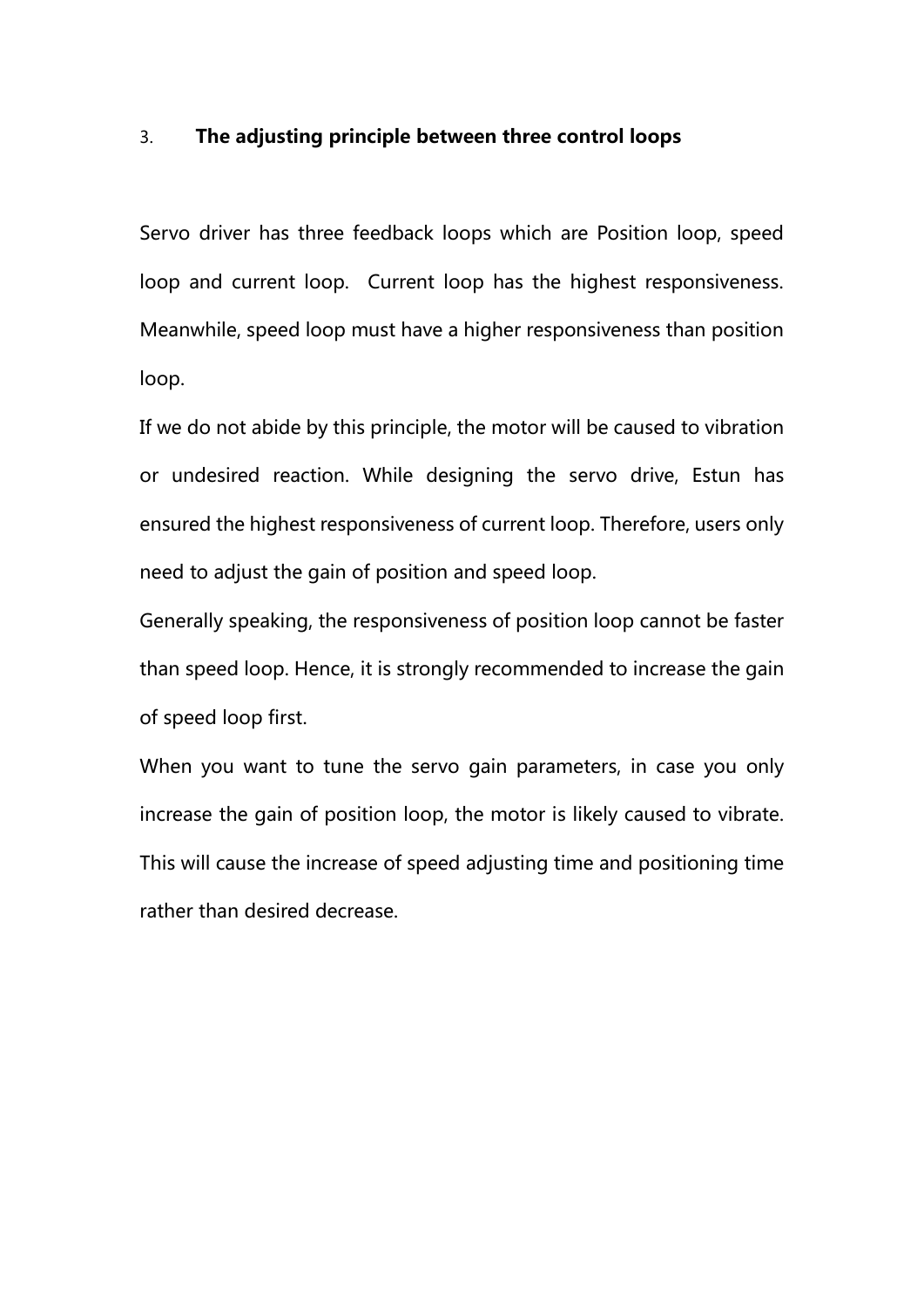# 4. Typical transmission mechanism and parameter setting

a) Ball screw

The ball screw is a kind of transmission that converts rotary motion into linear motion. It is a high-rigidity connection by the rolling of balls instead of the sliding of the screw.

Motor and the ball screw are connected by a coupling, for short-distance high-precision positioning. Normally the stroke does not exceed 10 meters. It has high transmission efficiency, and stable transmission; high positioning accuracy and high transmission rigidity; good synchronization performance. And it can be used for high-speed reference application.



Recommended parameter setting range:

| Pn $102$ Hz | Pn103 [ms] | Pn104 [1/s] |
|-------------|------------|-------------|
| 600-800     | 100-200    | $50 - 70$   |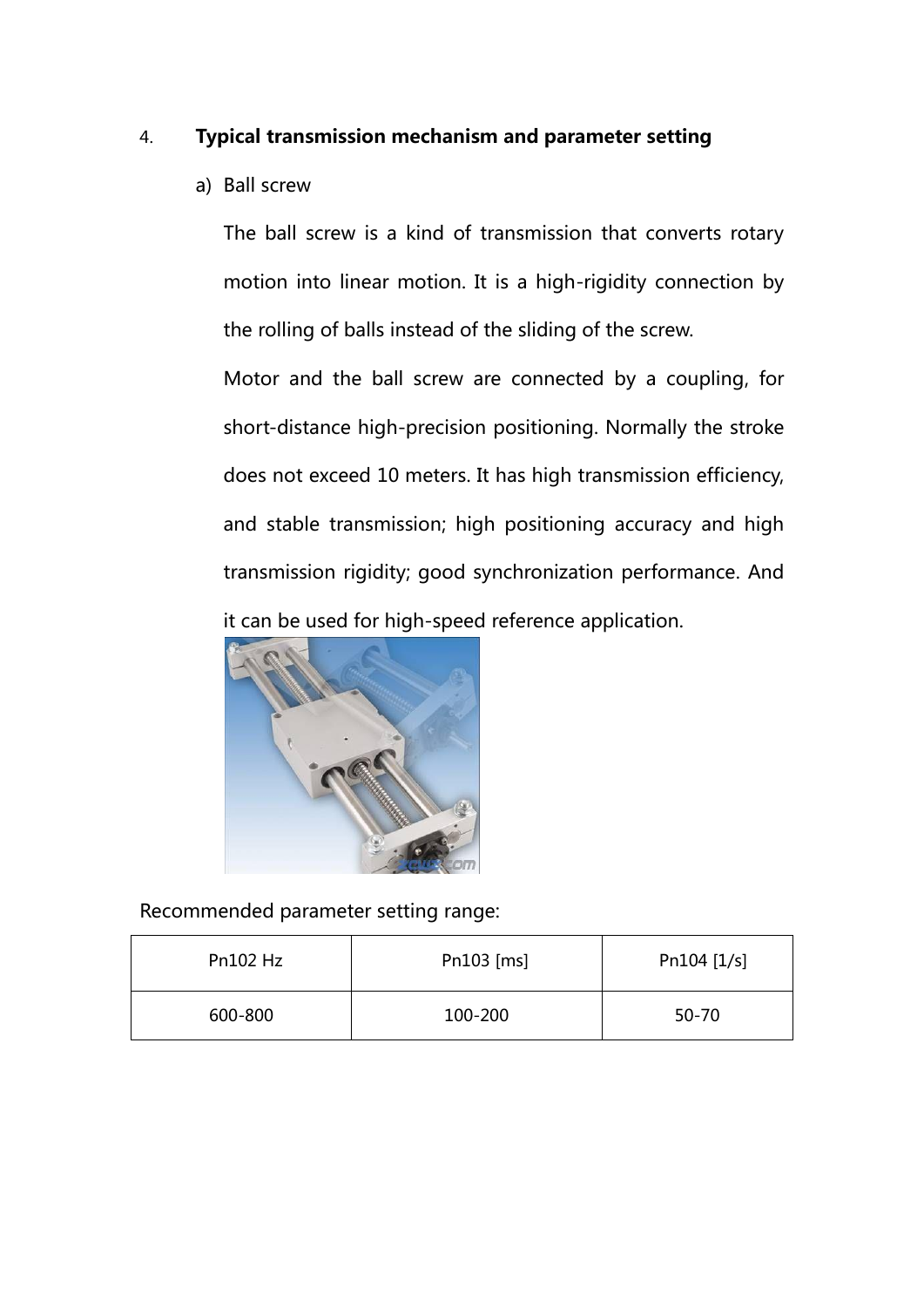### b) Gear-rack Drive

The Gear-rack Drive is one kind of transmission that the gear is for the rotary motion, and the rack is for linear movement. The rack can be considered as a part of a gear with an infinite number of teeth. So every circle of the gear becomes a straight line which is the involute of the tooth profile curve. It becomes a linear motion and also is a highly rigid motion.

The Gear-rack Drive has a large bearing capacity and high transmission precision. It is suitable for large stroke, high precision and high torque transmission. In the long-distance heavy-load linear motion, the ball screw may have an insufficient of strength, which may cause vibration, jitter, etc., which may cause the screw to bend, deform, or even break. The rack will not have such issues. Technically the Gear-rack drive can be connected infinitely long distance and run at high speed without affecting the accuracy.



Recommended parameter setting range:

| Pn102 [Hz] | Pn103 [ms] | Pn104 $[1/s]$ |
|------------|------------|---------------|
| 500-700    | 150-250    | $40 - 60$     |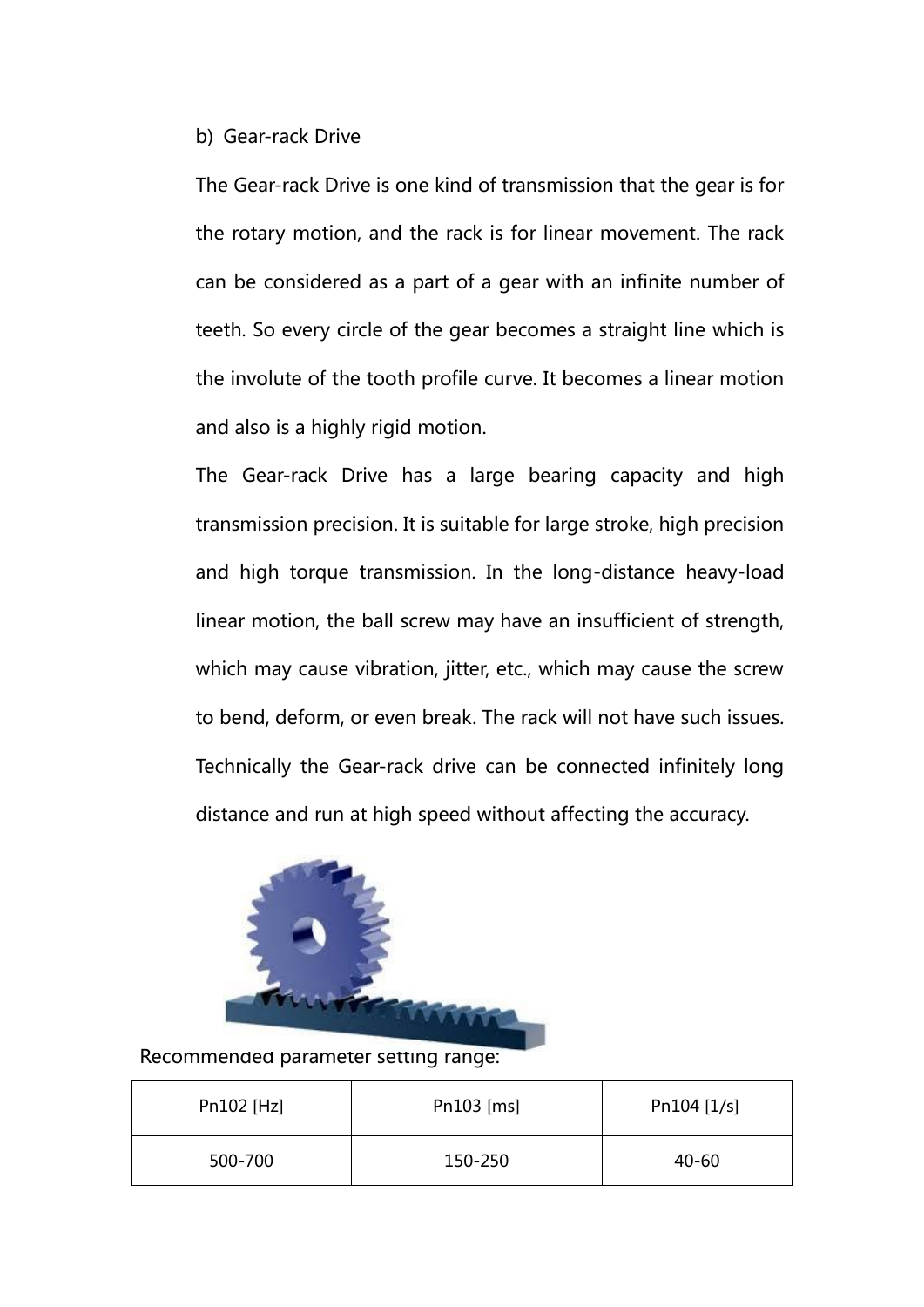c) Pulley Drive

The pulley drive is the kind of low rigidity transmission motion. It transmits the motion by the friction between the belt and the wheels.

The pulley drive is suitable for the occasion that there is a large center distance between two shafts. The transmission is smooth and noiseless, which can reduce and absorb vibration. If there is overload during work, the belt will slip on the pulley to prevent damage to the machine; The Pulley drive can't guarantee the accurate of the transmission. The pulley material is generally made by cast iron; the cost is low, lubrication is not required; and the maintenance is easy.



Recommended parameter setting range:

| Pn102 [rad/s] | Pn103 [ms] | Pn104 $[1/s]$ |
|---------------|------------|---------------|
| 300-500       | 200-300    | $30 - 50$     |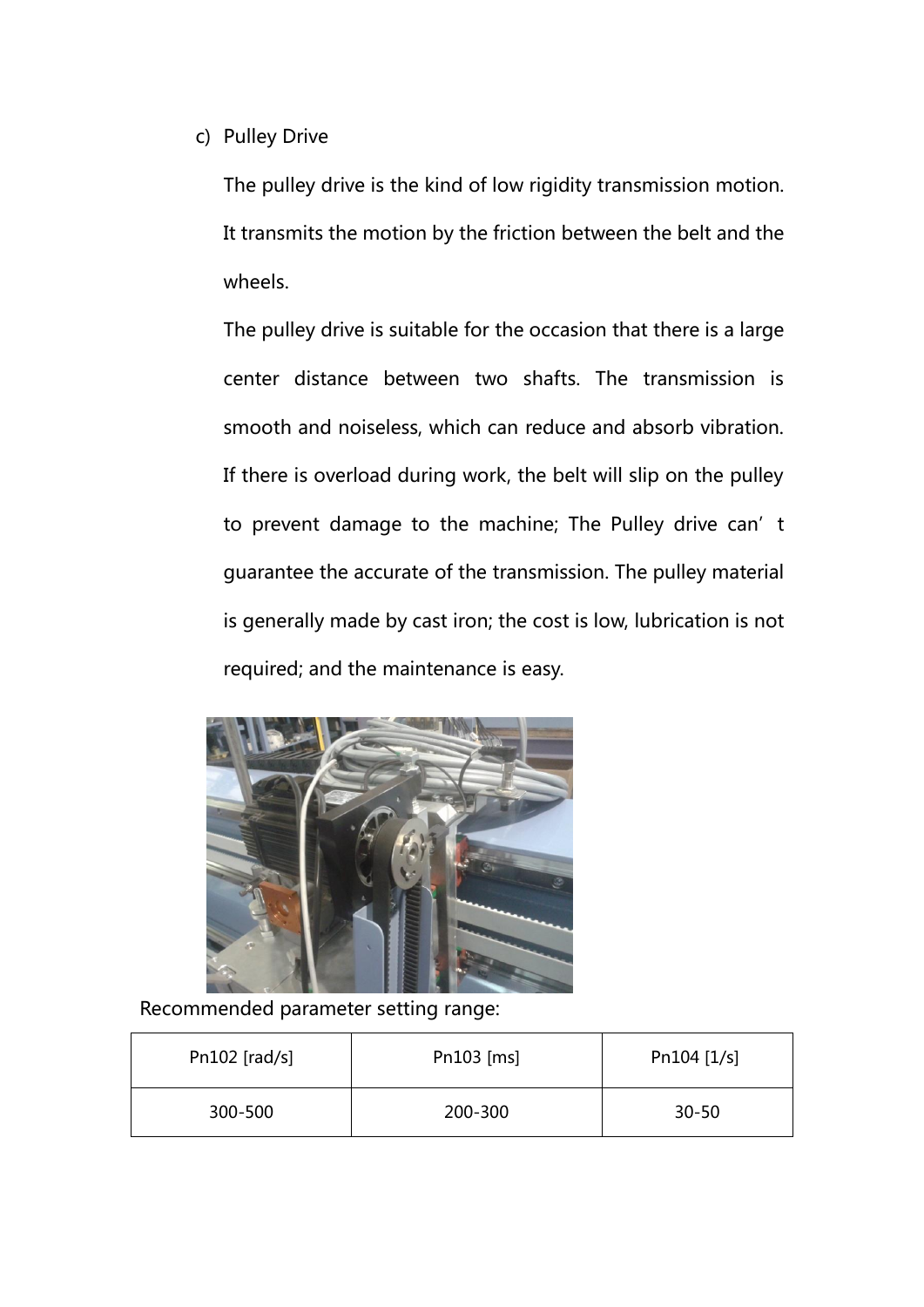Notice:

The above recommend parameter setting is without setting of Pn106 , Pn106 is the default setting;

If the Load inertia ratio (Pn106) is bigger than 10 times, normally the setting value of Pn102 and Pn104 need to be reduced and with bigger value of Pn103;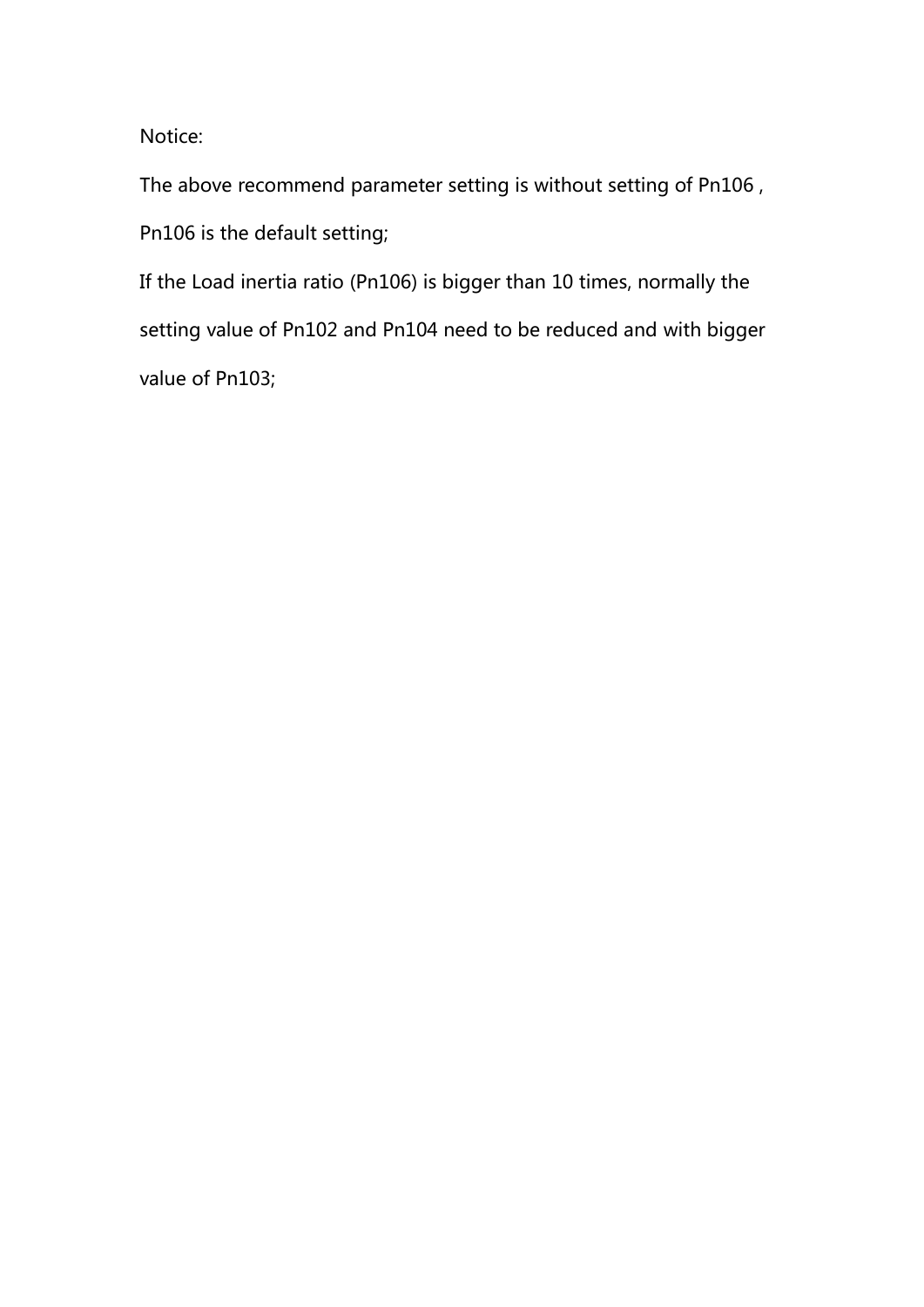# 5. The basic procedure for tuning

The basic principle of gain tuning is to make the servo system have a minimum delay time, and also has the minimum following error when positioning. So it needs to be adjusted according to the actual motion of the motor to optimize system's performance.

# The top-priority operation: Static Inertia Ratio Detection **Operation**

The correct inertia ratio setting is the foundation of the gain setting. So the load inertia ratio detection operation is the first step of gain tuning, and after that customer can know the selection of the motor is suitable or not.

# Specific steps:

- a) Detecting the static inertia ratio by Fn009;
- b) Checking the result of Un015. It shows the static inertia ratio directly. Set this value on Pn106.(Normally this value is smaller than 500, it means the static inertia ratio is smaller than 5 times)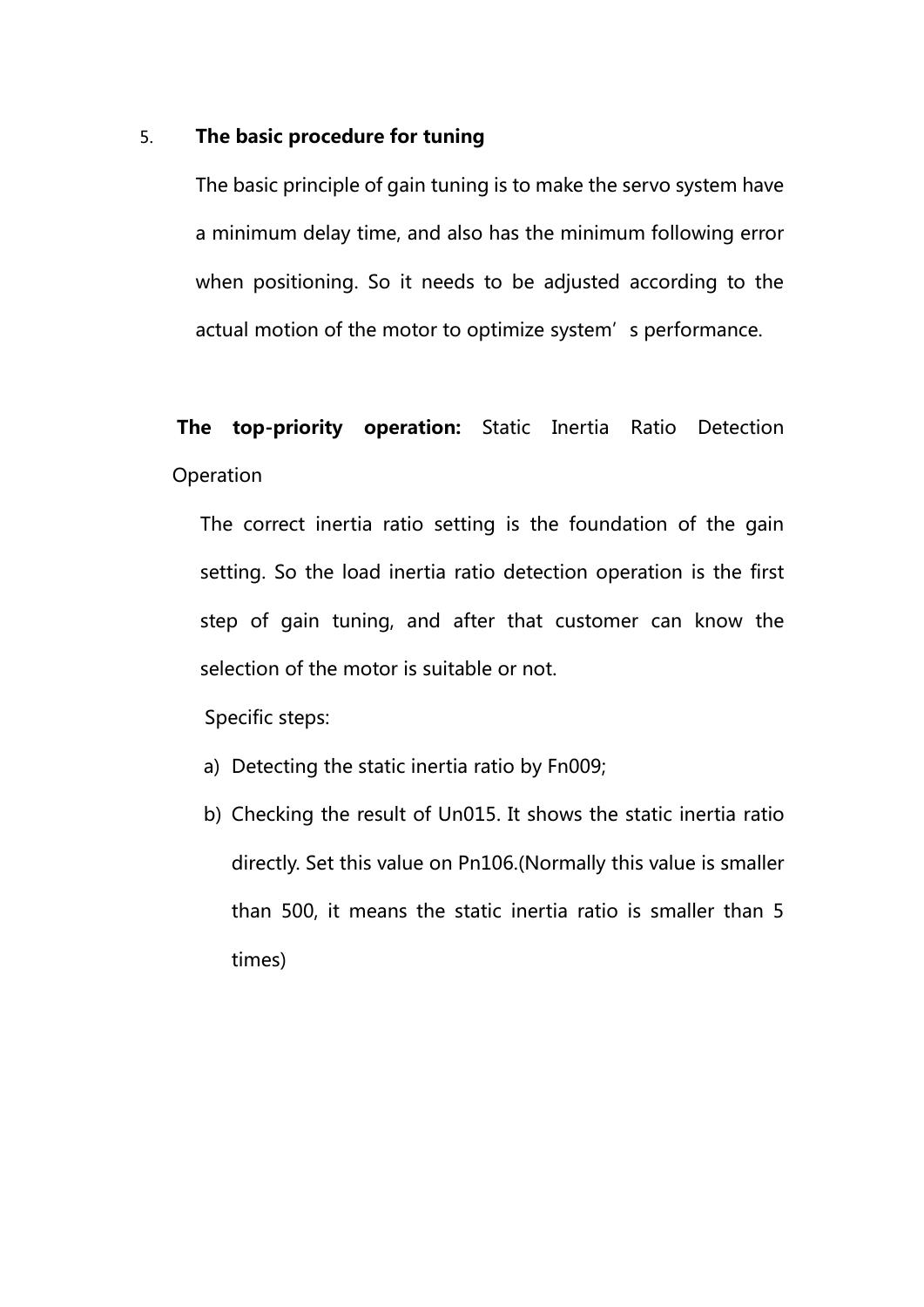The importance of a suitable inertia ratio:

| Big inertia ratio:                       | Small inertia ratio:                                                   |  |
|------------------------------------------|------------------------------------------------------------------------|--|
| With the fixed gain setting, bigger      | With the fixed gain setting, smaller                                   |  |
| inertia ratio, the slower speed response | inertia ratio, the quicker speed response                              |  |
|                                          | With stronger gain setting, it can With softer gain setting, the speed |  |
| improve the speed response. But it can   | response can meet the requirement and                                  |  |
| easily cause vibration.                  | no vibration.                                                          |  |
| Overload alarm occurs easily.            | There will be no overload alarm.                                       |  |
| Regenerative circuit error easily.       | Not easy to cause Regenerative circuit                                 |  |
|                                          | error                                                                  |  |

# 1) Adjusting of Speed loop gain

Under the precondition of no vibration of mechanical system, the bigger the value of Pn102 is, the higher the responsiveness is. The principle of adjusting Pn103: If the static inertia ratio is bigger and the setting of Pn103 is bigger. But with bigger value of Pn103, the response time of the speed loop is longer. During this situation, customer can try bigger Pn102 but without causing the vibration of the machine.

The adjustment of these two parameters is an iterative process.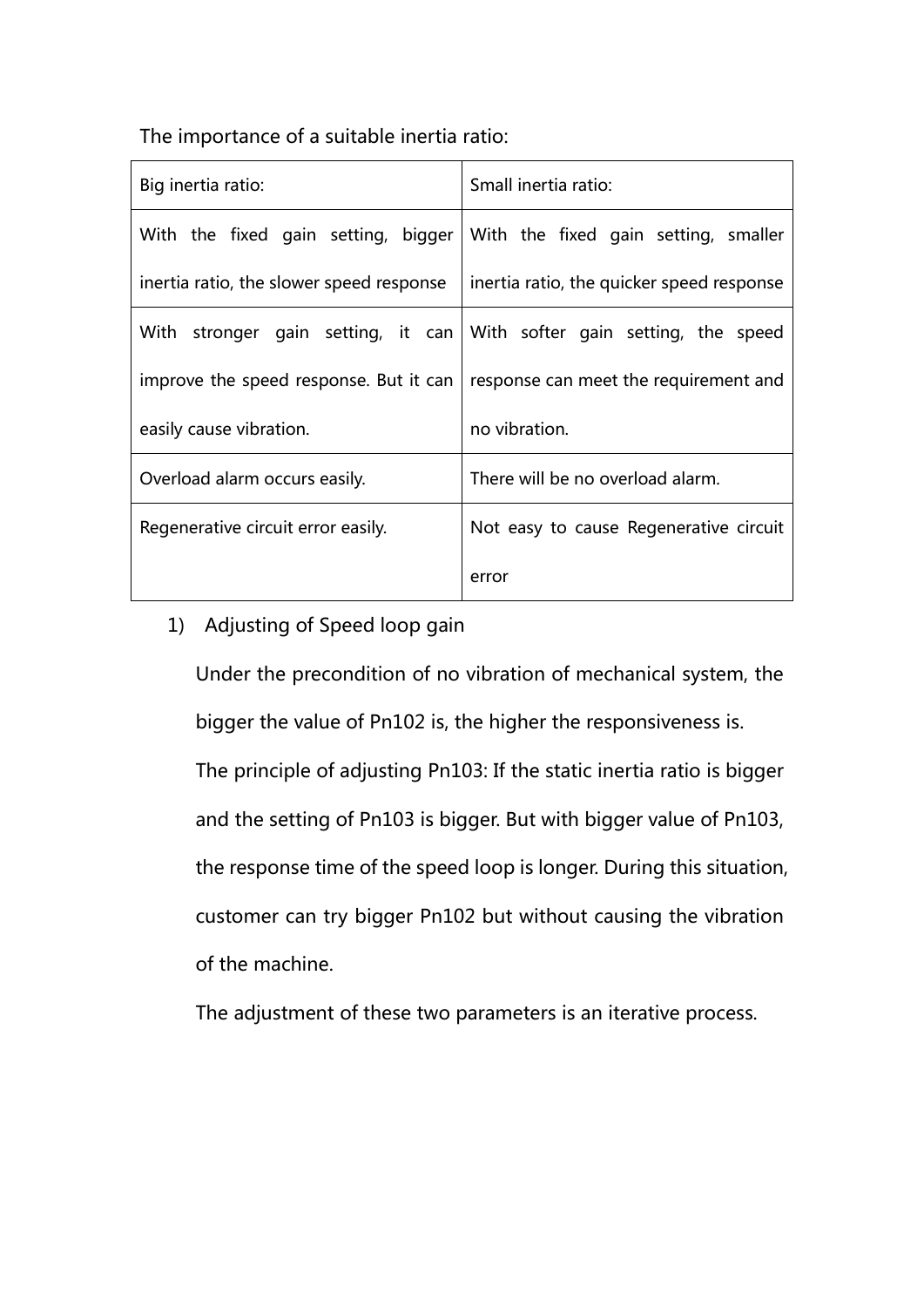- 2) Solutions when vibration occurs
	- a) When there is vibration or abnormal sound in the system. Firstly make sure there is no problem with the machine itself (coupling, belt's installation). After make sure the machine itself has no problem, then adjusting drive's parameters. When vibrates or abnormally sounds occurs, normally we suggest to reduce the speed loop gain. If customer do not want to reduce the gain, try increasing the constant value of the torque filter (Pn105) or decreasing Pn127 (low speed detection filter) up to 0. The last solution is setting the notch filter (high risk, not recommended), because the machine's rigidity will be changing due to time changes. It will cause the notch filter to fail.
	- b) Set the notch filter.

In some cases, the system has a long stroke. In different stroke ranges, the resonance point may be different. But we need to pay attention to the misalignment of the resonance frequency (when using notch filter function to remove one mechanical resonance point, but this notch filter setting is possible to cause another mechanical vibrations at other locations. If resonance frequency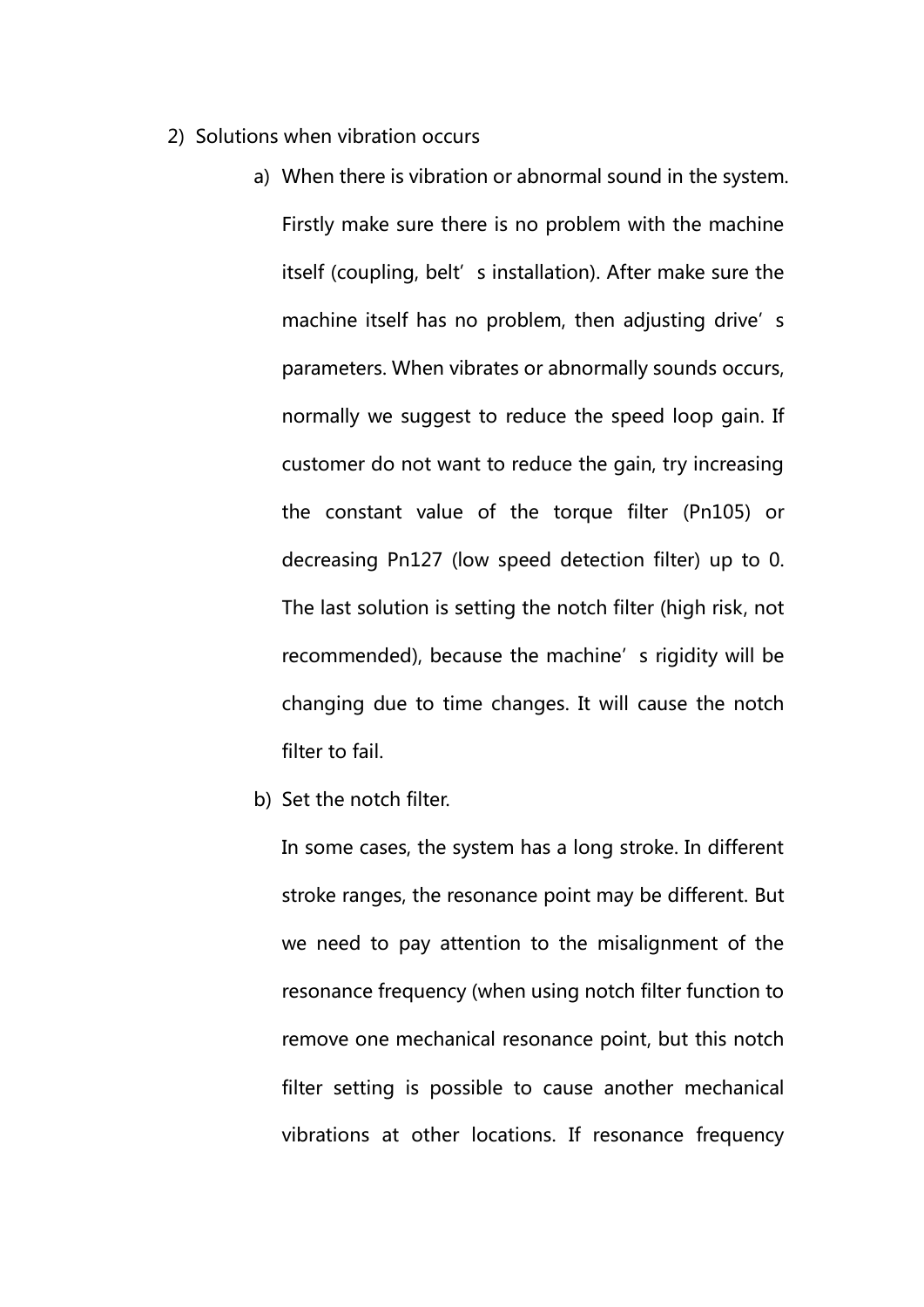misalignment issue occurs, do not use the notch filter function.

The mechanical resonance point can be obtained by the FFT function in Esview. The notch filter function has better effect if the resonance point frequency is above 200HZ. FFT function will get more accurate result when Pn407-Pn410 are set as factory value.

The resonance point measured by the FFT may deviate from the actual mechanical resonance point. If directly set the resonance point measured by the FFT to the driver (Pn407, Pn409), the system vibration may not be eliminated. During this situation, we can try modify the result of FFT function. (Frequency Value can be up or down). See if the system resonance point can be eliminated. The Pn408 and Pn410 filter depths are generally set to 3.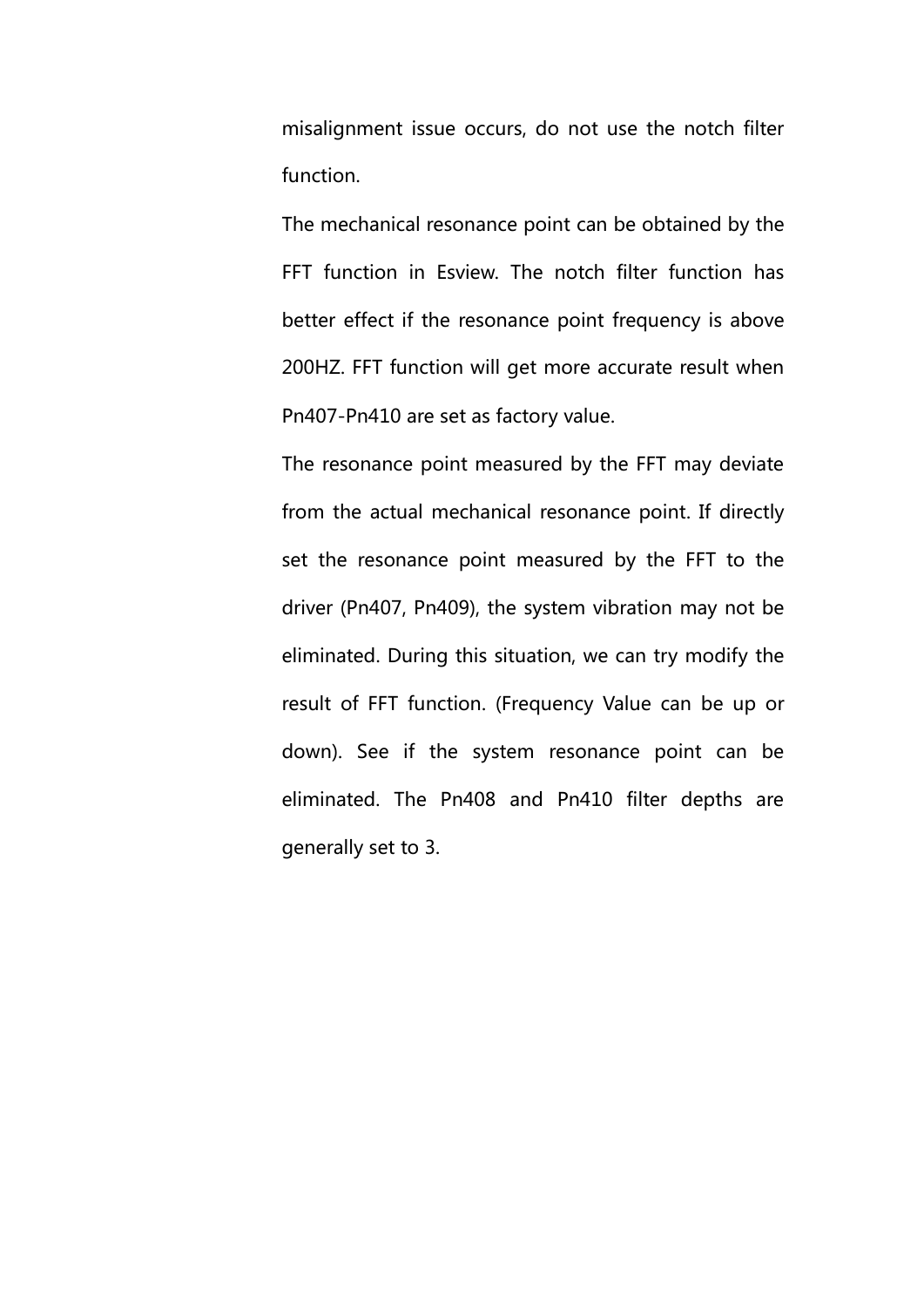## 3) Adjusting of Position loop gain

The position loop proportional gain is only valid when the drive is operating in position mode. When servo motor is holding the position, increasing the position loop proportional gain can improve the locking stiffness of the motor. When servo system is running under position mode, increasing or decreasing the value of Pn104 will affect the following error value. Under the premise that the position loop system is stable and the actual position is not overshooting. It's better to increase the position loop proportional gain to reduce the position lag.

For the application that requires multi-axis simultaneous interpolation movement, the position loop gain Pn104 of each axis should be adjusted to be the same.

Under position control mode, it requires to adjust the speed loop first (Keep Pn104 as the factory setting). After the adjusting of speed loop has been done, then adjusting the position loop gain. The adjusting of position loop should be done step by step. If the value of Pn104 is too big, it will also cause vibration.

#### To sum up:

There are no fixed values for Pn102, Pn103 and Pn104. They are depending on the mechanical transmission connection type, the movement type of the load, the load inertia, the running speed,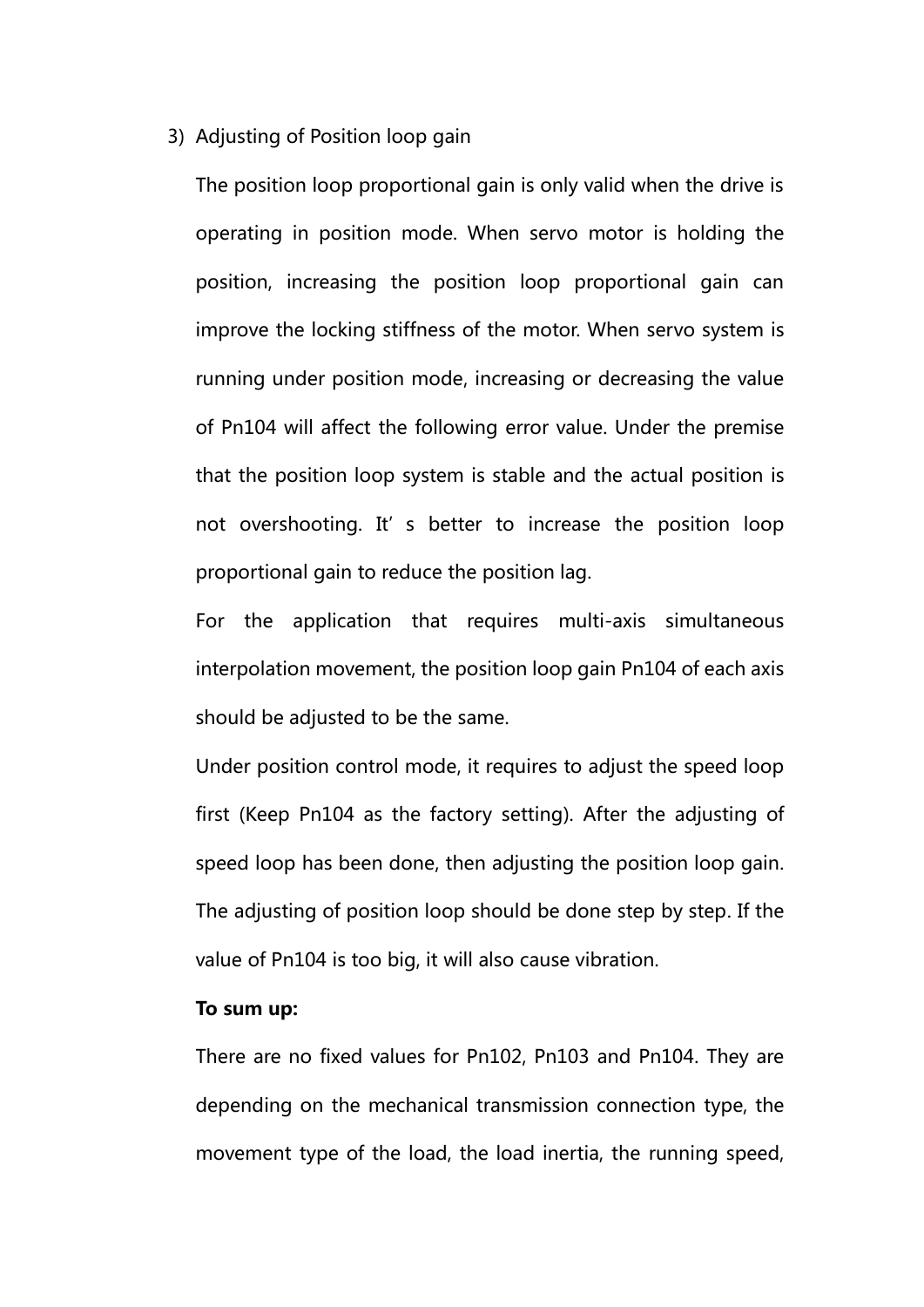the acceleration/deceleration, and the rotor inertia and etc. The simple method of adjustment is to adjust the gain parameter from small value to large value in the range of general experience according to the external load. The value of Pn103 is from a large value to a small one. The best setting value is that the machine has no vibration overshoot.

# 4) Adjusting of some other utility parameters

a. Pn105 Torque reference filter time constant

It can eliminate or lighten mechanical vibration, but incorrect setting will result to mechanical vibration. Normally with smaller setting value of Pn105, the better responsiveness of the control, but it is depending on the mechanical conditions. For example, when the belt is connected (the system rigidity is low), the setting of Pn105 cannot be set too low; if the screw is connected (the system rigidity is relatively high), the Pn105 setting value can be lower.

b. Pn127 Low speed detection filter

Normally it should be set as 0. To reducing the speed lag and ensure the accuracy when motor running at low speed.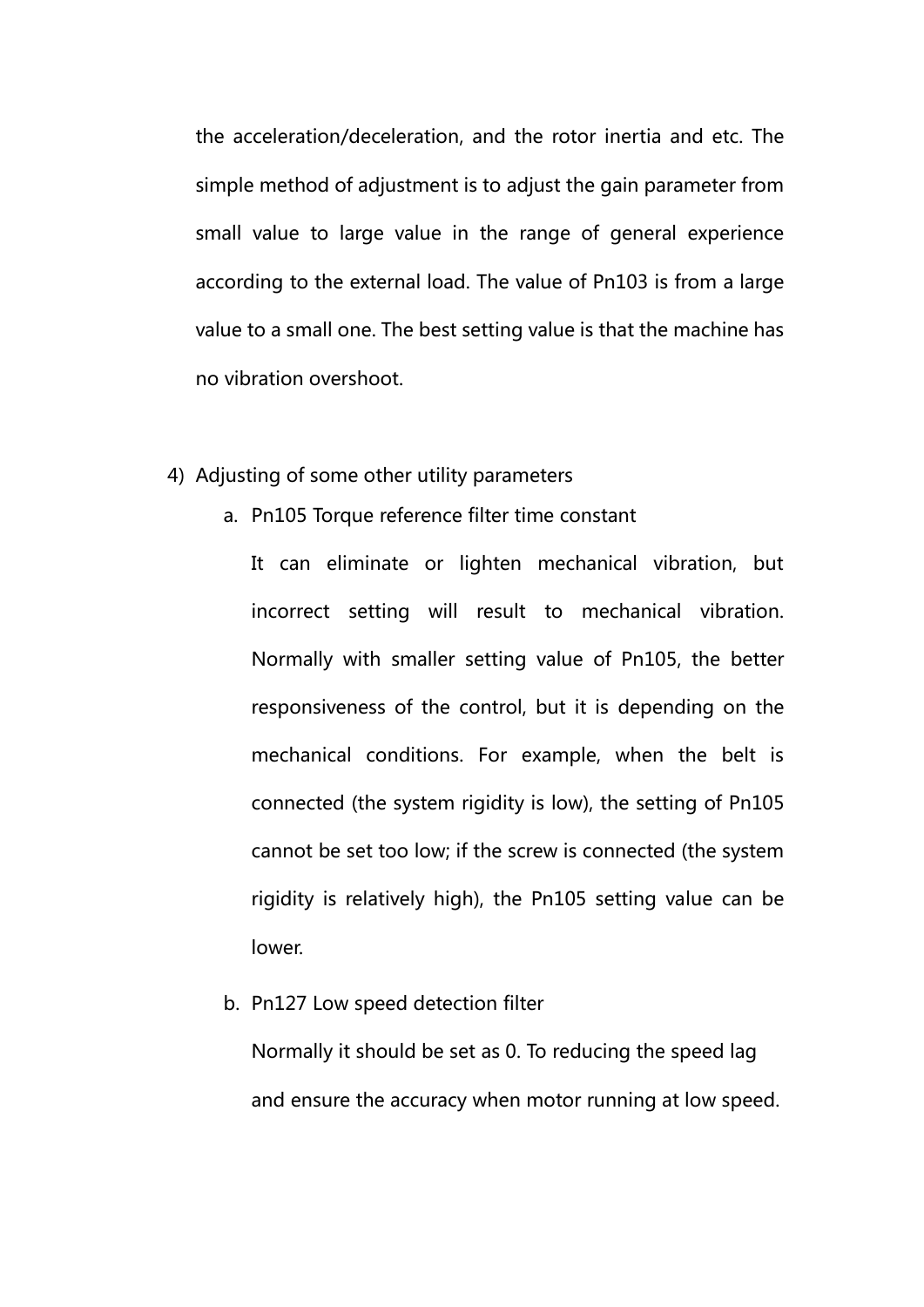### 6. How to use the ESVIEW to make the job more efficient

a. Description of the sampling setting time on ESVIEW

If the sampling time is set as 1, the sampling interval is 0.1ms. So the whole sampling time is 0.1s (1000 data).

If the sampling time is set as 100, the sampling interval is 10ms. So the whole sampling time is 10s (1000 data).

The maximum sample time for Esview is 10s, and the sampling time should be set as 100.

If sampling time set as 10s, the sampling data interval is large. Some data may not be observed, but the whole graph can be observed;

If sampling time set as 0.1s, sampling interval is the smallest, sampling data can be dense.

b. How to check the tuning result

Under position control mode:

 The position response lag time can be compared by the given pulse and the current position (motor feedback position) (red is the given pulse counter, black is the current position).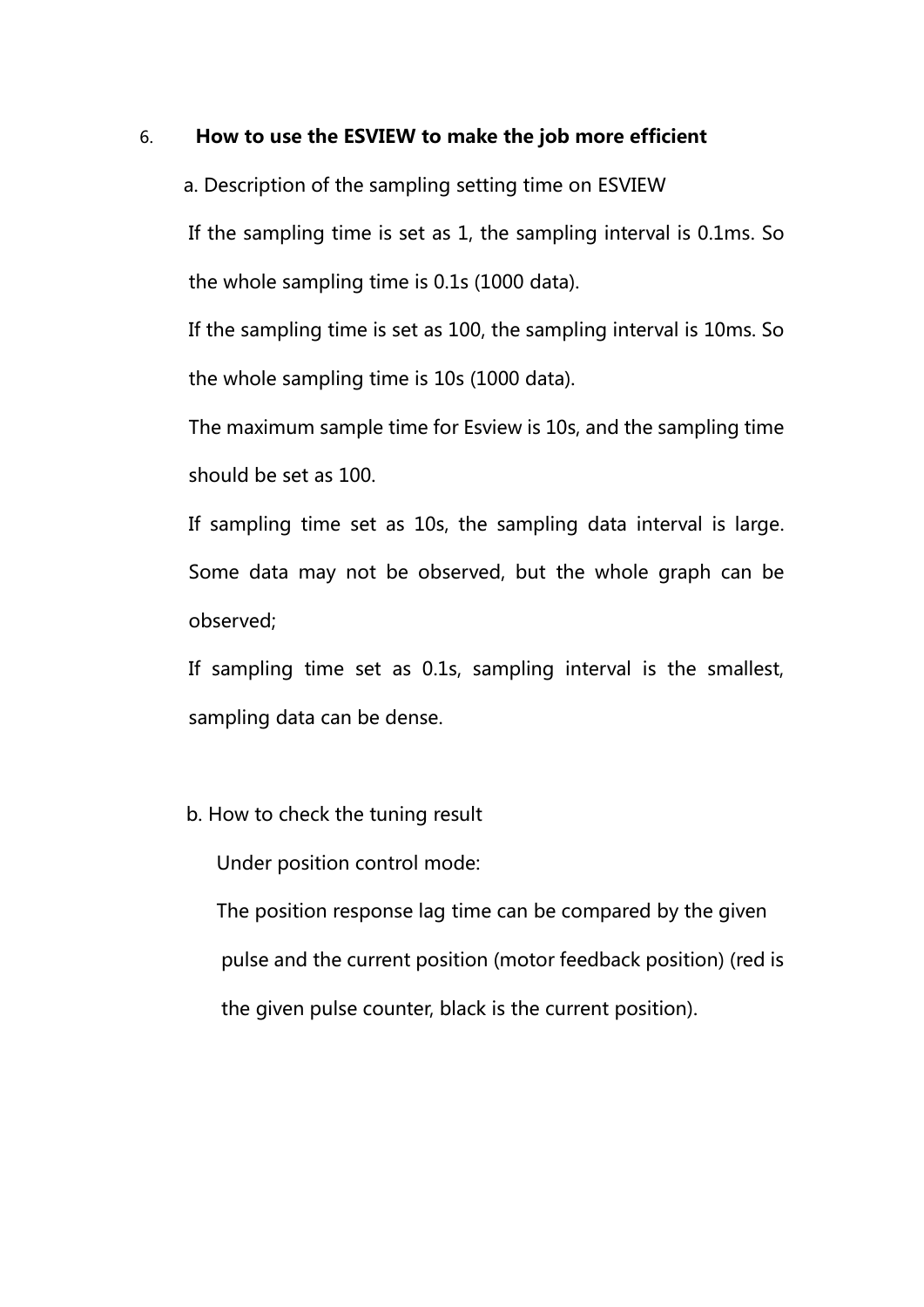

On the following picture, red line is the given pulse, and blue

line is the current position.

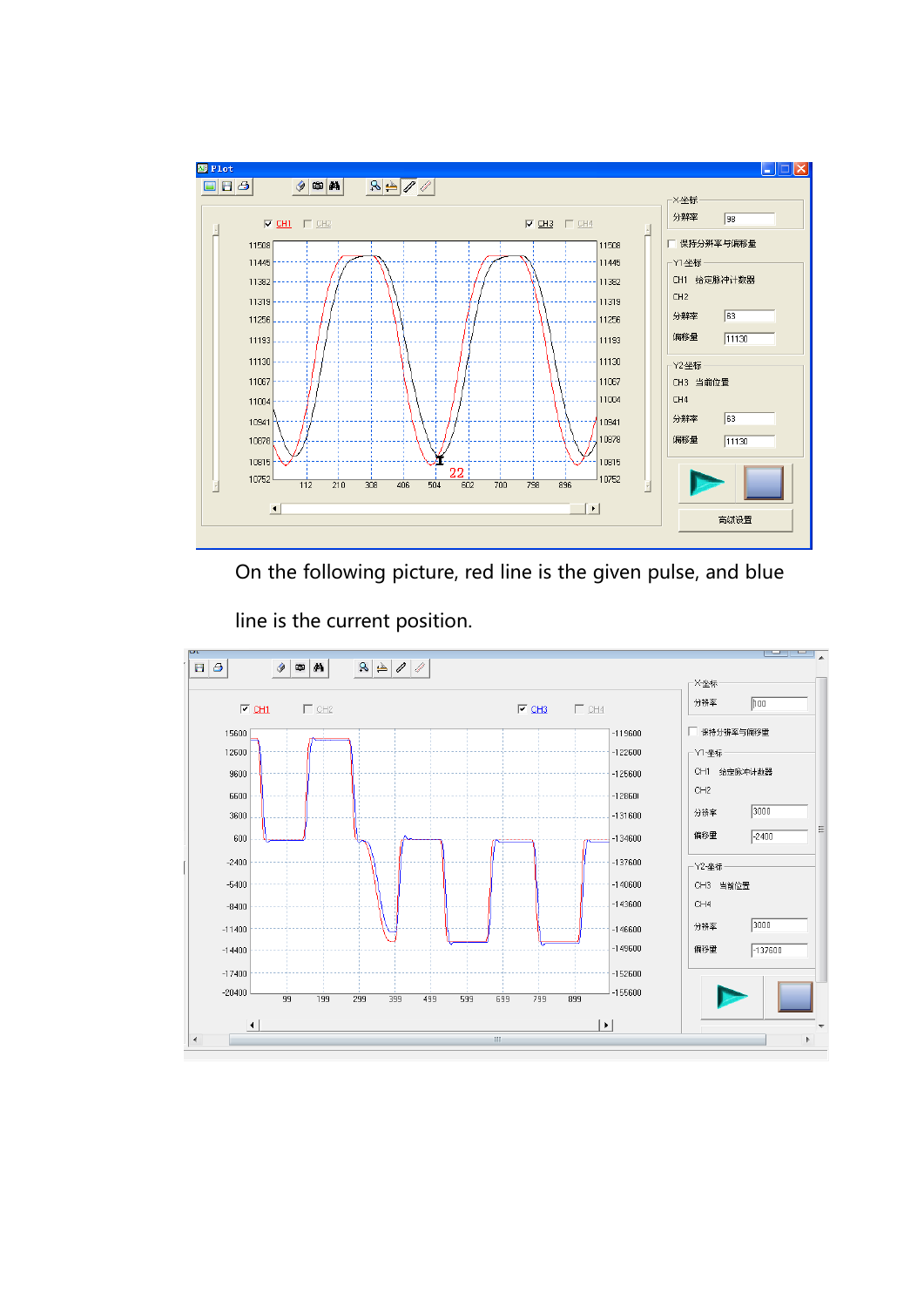# 7. Parameter setting values for some typical machines

a) Wood cutting CNC machine

Configurations: Pronet-E-10A, EMG-10APA22

| Pn100 | 0   |
|-------|-----|
| Pn102 | 600 |
| Pn103 | 200 |
| Pn104 | 80  |
| Pn127 |     |

# b) CNC machine

Configurations: Pronet-50AMA, EMG-50ASA22

| Pn100 | 0   |
|-------|-----|
| Pn102 | 800 |
| Pn103 | 200 |
| Pn104 | 60  |
| Pn127 |     |

# c) Knitting machine

Configuration: PRONET-04AEA-EC, EMJ-04ASB22

| Pn100 | 0   |
|-------|-----|
| Pn102 | 600 |
| Pn103 | 700 |
| Pn104 | 70  |
| Pn127 | O   |